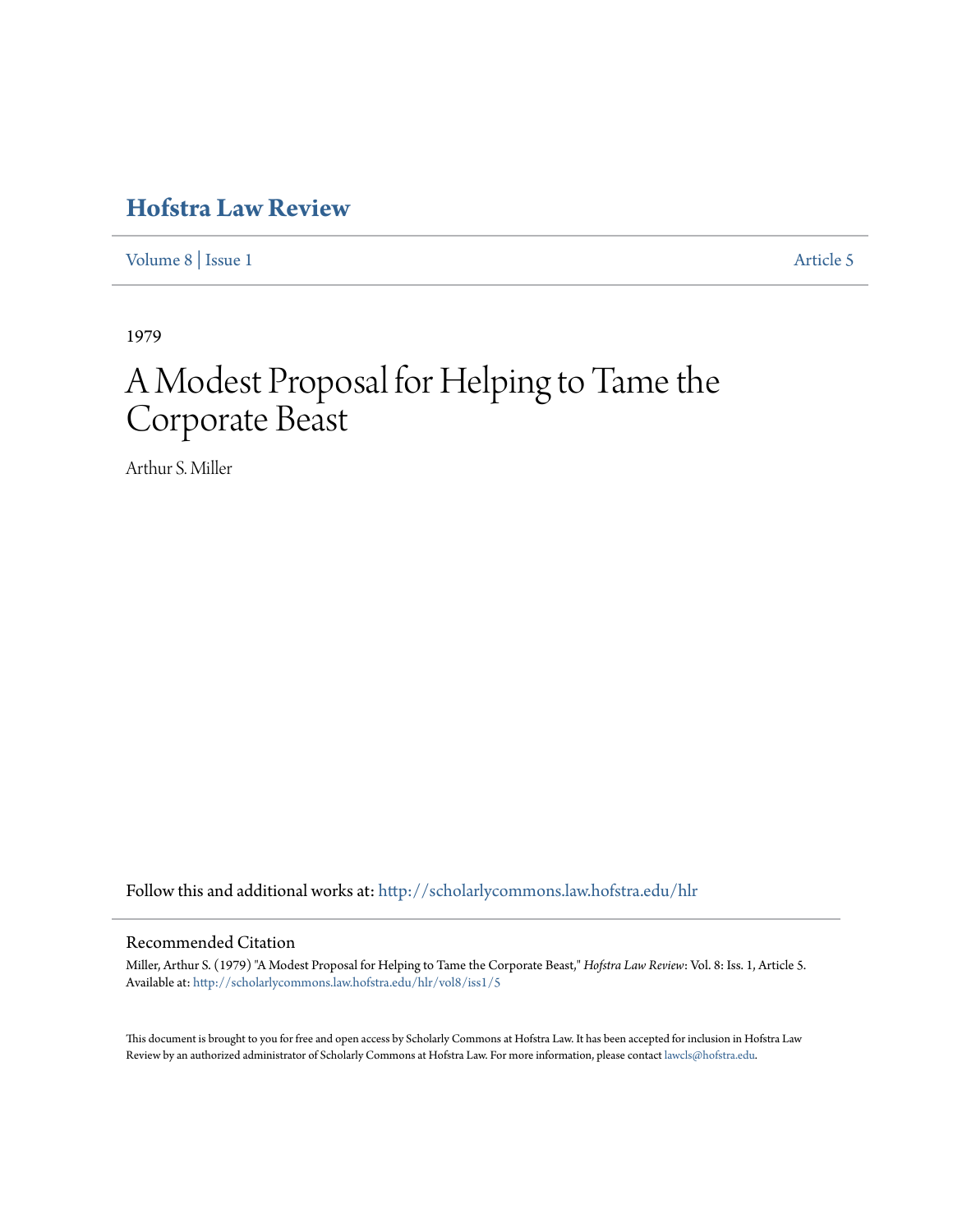## **A MODEST** PROPOSAL FOR HELPING TO **TAME** THE CORPORATE **BEAST**

#### *Arthur S. Miller\**

*A corporation is government through and through.* . **.** . *Certain technical methods which political government uses, as, for instance, hanging, are not used by corporations, generally speaking, but that is a detail.*

-Arthur Bentley'

Arthur Bentley wrote in 1908. Yet his insights lay fallow until Professor David Truman rediscovered them in 1951.<sup>2</sup> Since then the group basis of politics has been the accepted wisdom among students of the political process. Not so, however, with lawyers, who with invincible parochialism still insist that the corporation is a person because the Supreme Court said so in 1886,<sup>3</sup> and who consequently refuse to recognize that the corporation is a collectivity-a political organization-and should be dealt with as such.<sup>4</sup> Economists, too, have not produced a theory of conscious economic cooperation. Irrespective of each discipline's degree of oblivion to the realities of the world, questions of politics, law, and economics eventually or ultimately become questions of constitutional theory. The need to constitutionalize the corporation is the theme of this essay. Corporate governance, in brief, is a problem for the constitutional lawyer. Not solely, for the corpus of corporate law (including administrative law) merits continuing attention, but ulti-

4. Few have done so. One who did early on was the late Alexander Pekelis. *See* A. PEKELIS, **LAW AND** SOCIAL **ACTION** 91-127 (M. Konvitz ed. 1950). For a more recent treatment, see A. MILLER, **THE** MODERN **COm'ORATE STATE** 188-244 (1976).

<sup>\*</sup> Professor Emeritus of Law, The George Washington University. A.B., 1938, Willamette University; LL.B., 1949, Stanford University; J.S.D., 1959, Yale University.

<sup>1.</sup> A. **BENTLEY, THE PROCESS** OF GOVERNMENT **268 (1908).**

<sup>2.</sup> *See* D. TRUMAN, **THE GOVERNMENTAL PROCESS** (1951). Seventeen years earlier, Karl Llewellyn made a passing reference to Bentley's ideas. Llewellyn, *The Constitution as an Institution,* 34 COLUM. L. REV. 1, 1 n.1 (1934).

<sup>3.</sup> Santa Clara County v. Southern Pac. R.R., 118 U.S. 394, 396 (1886). *See B.* Twiss, LAWYERS **AND THE** CONSTrrUTION 94 (1942). Corporate personality is, of course, a legal fiction, but it is an enduring one that has had significant consequences. *See* C. **STONE, WHERE THE LAW** ENDS 2 (1975).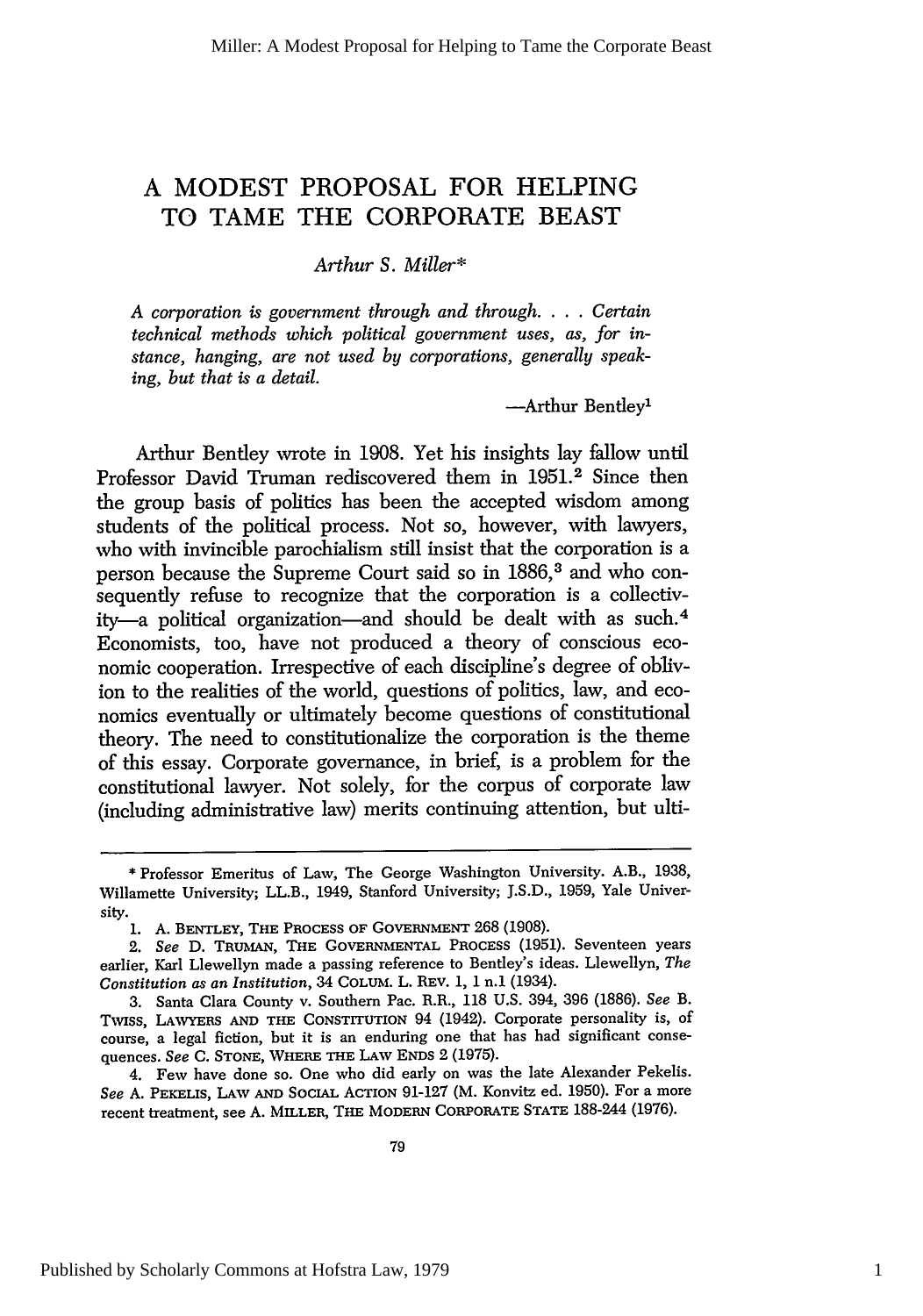mately the problem of the corporation and its place in the social order is one of the political economy of American constitutionalism.

As used in this essay, "constitutionalize" has two meanings. Although written one hundred and ninety years ago, the words of the Constitution must find definition and legitimacy in the contemporary world. Constitutional law has largely been concerned with adapting the Constitution to changing social, political, and economic realities and to our changing notions of justice. The changing *zeitgeist* is frequently reflected in the actions of the majoritarian branches of government. When the Supreme Court sanctions congressional and executive actions, the spirit of those governmental actions is constitutionalized, and it infuses the words of the Constitution with new life. The term is also used to signify imposing these evolving constitutional norms on organizations that have become de facto governments—the giant corporation being the principal, but by no means only, exemplar. This second meaning is the principal focus of this essay.

#### DEFINING THE CORPORATION

#### *The Corporation as Person*

Americans are ambivalent about corporations. They want the material benefits of corporate enterprises, but they have an inchoate fear of big business. This is one of the "biformities" of what Professor Michael Kammen calls our "contrapuntal civilization."<sup>5</sup> The biformity has produced a number of incongruities. First, the charade of the antitrust laws is permitted, laws whose control of business enterprise is more ostensible than real. 6 Next, business can call itself private, even though it has been known for decades that there is nothing except share ownership, but not control, that is truly private about the giant corporation. Third, the law defines corporations as constitutional persons,<sup>7</sup> which has meant that companies get the benefits of the Constitution without the concomitant duties. Finally, corporations are concentrations of economic power that are permitted to wield an inordinate amount of political

<sup>5.</sup> M. KAMMEN, PEOPLE OF PARADOX 116 (1972).

**<sup>6.</sup>** For an early discussion of this point, see T. ARNOLD, **THE** FOLKLORE **OF** CAPiTALISM **(1937).** Nothing that has happened since Arnold wrote dilutes his incisive observations. The antitrust laws are more hortatory than interdictory. The current federal antitrust action against IBM is illustrative. United States v. International Business Machine, Inc., No. Civ. 69-200 (S.D.N.Y., filed Jan. 17, 1969).

<sup>7.</sup> *See* Santa Clara County v. Southern Pac. R.R., 118 U.S. 394, 396 (1886).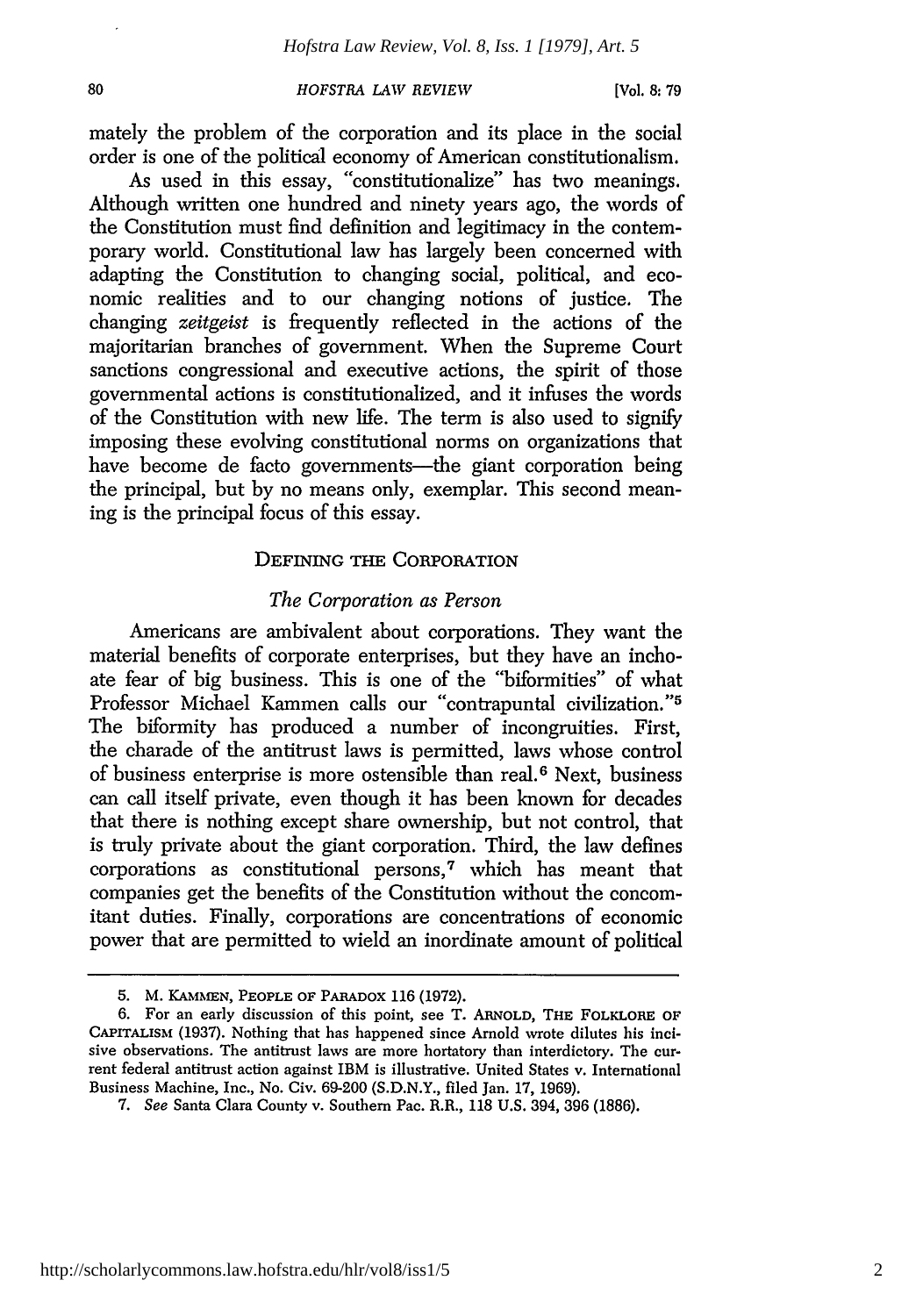power internally within the corporate community and externally upon society at large.<sup>8</sup>

Chief Justice Marshall's well-known definition of a corporation provides a useful starting place for discussing the constitutional problems of corporate governance.

A corporation is an artificial being, invisible, intangible, and existing only in contemplation of law. Being the mere creature of law, it possesses only those properties which the charter of its creation confers upon it, either expressly, or as incidental to its very existence. These are such as are supposed best calculated to effect the object for which it was created. Among the most important are immortality, and **...** individuality; properties, by which a perpetual succession of many persons are considered as the same, and may act as a single individual. They enable a corporation to manage its own affairs, and to hold property, without the perplexing intricacies . **..** of perpetual conveyances for the purpose of transmitting it from hand to hand. It is chiefly for the purpose of clothing bodies of men, in succession, with these qualities and capacities, that corporations were invented, and are in use. By these means, a perpetual succession of individuals are capable of acting for the promotion of the particular object, like one immortal being. <sup>9</sup>

When Chief Justice Marshall described that "mere creature of law" in 1819, the corporation was by modern standards a tiny, localized company. Relatively few corporations existed, and, as Chief Justice Marshall said, they did so to promote a "particular object." Sixteen decades later, corporations are the characteristic form of doing business. We live in a corporate society<sup>10</sup> where corporations have not only waxed so large and strong that they straddle

<sup>8.</sup> The question of whether to call a corporation a constitutional person goes to the legitimacy of the corporate enterprise in a polity that calls itself democratic. Corporations are legitimate in the strictly legal sense, simply because the Supreme Court has accorded them that status. But there are other dimensions to legitimacy, as Professor Douglas Sturm has observed:

Legitimation is first of all a strictly legal process; but more profoundly it is a political process of ascertaining the acceptance, criticism and direction of the people; and finally it is a religious and philosophical process of subjecting the economic association to the tests of some vision of the nature and destiny of man within the context of reality as a whole.

Sturm, *Corporations, Constitutions and Covenants,* 41 J. AM. ACADEMY RELI-**GION** 331, 353 (1973).

<sup>9.</sup> Dartmouth College v. Woodward, 17 U.S. (4 Wheat.) 518, 636 (1819).

<sup>10.</sup> Gossett, *Corporate Citizenship,* in 2 **THE** RANDOLPH **TUCKER LECTURES** 159, 177 (1957).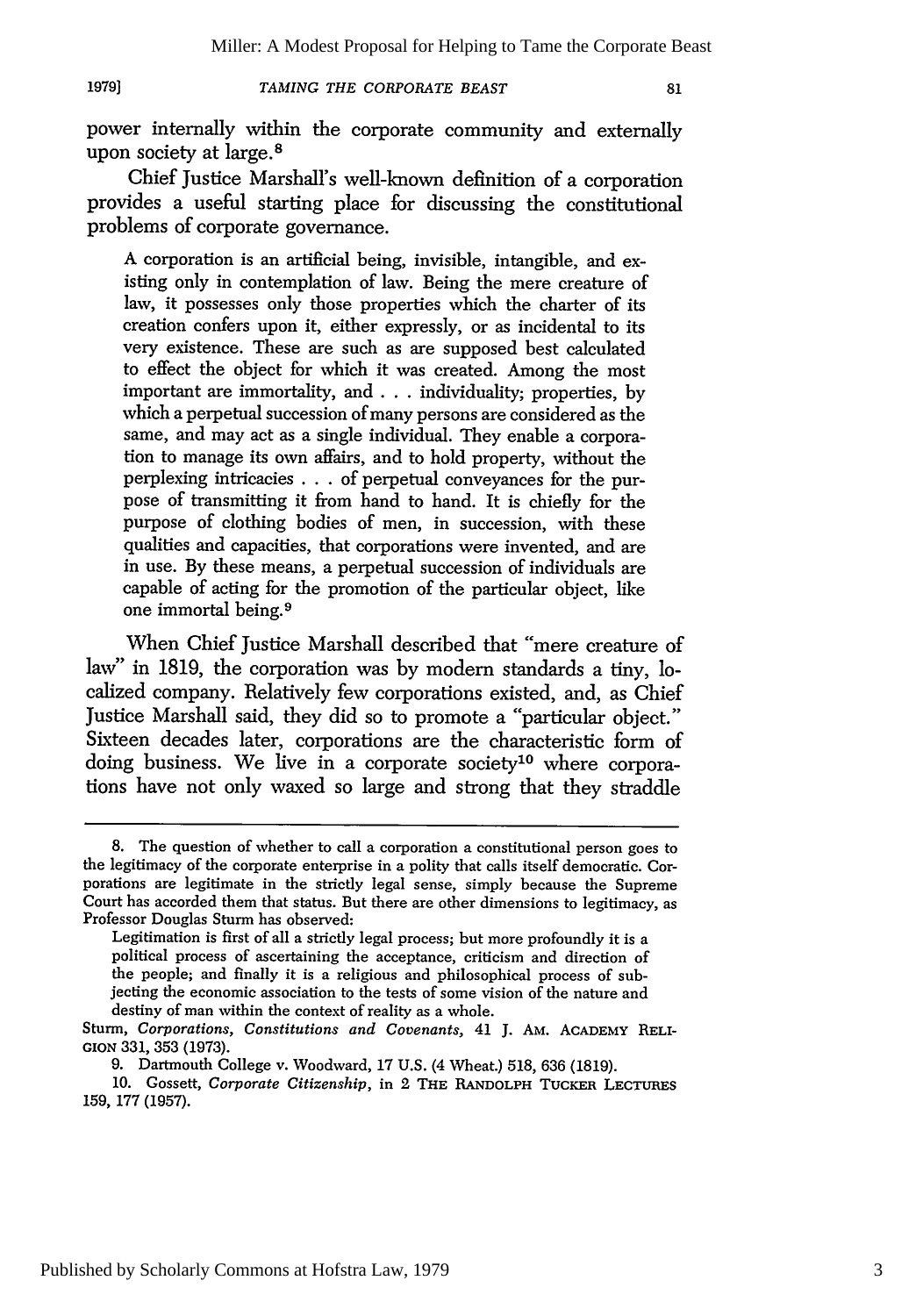the globe, but with the death of the ultra vires doctrine,<sup>11</sup> they no longer are confined to particular objects. A new constitutional world has been created;<sup>12</sup> and the puerility of allowing the corporation to be a constitutional person without accompanying duties should be obvious even to lawyers.

Efforts to make the corporation a person, and therefore capable of triggering the due process and equal protection clauses of the fourteenth amendment, began within a few years of the amendment's ratification. Those first efforts were still-born,<sup>13</sup> but the Supreme Court suddenly reversed itself in *Santa Clara County v. Southern Pacific Railroad*<sup>14</sup> when it casually and without hearing argument held that a corporation was indeed a person within the terms of the first section of the fourteenth amendment.15

While the corporation has been a person under the Constitution for less than a century, personhood has meant much to that disembodied entity. Witness the 1978 decision of the Supreme Court in *First National Bank v. Bellotti*,<sup>16</sup> where the Court held that a corporation has a first amendment right to speak even if the issues do not materially affect its business. 17 This means that the enormous assets of corporations<sup>18</sup> can be employed anywhere in the political process on any issue, irrespective of the issue's relevance to the company's business. Thus, the limitations set out by Chief Justice Marshall in 1819 are no longer the law. To be sure, as Chief Justice Burger's concurrence in *Bellotti* points out, this merely gives all corporations the same first amendment rights as the media;19 but it leaves unanswered, save in some conclusory assertions by Justice Powell,<sup>20</sup> the question of how to balance the enormous economic power of an artificial person with the comparatively meager resources of a natural person.<sup>21</sup> Even Justice

- 19. 435 U.S. at 796-802 (Burger, C.J., concurring).
- 20. *Id.* at 788-92.

21. Justice Powell, writing for the Court, pointed out that "corporate advertising may influence the outcome of [a] vote; this would be its purpose. But the fact

**<sup>11.</sup>** *See* **D.** VAGTS, BASIC CORPORATION LAW **169-70 (1973).**

<sup>12.</sup> *See* **A.** MILLER, supra note 4, at **86-112.**

**<sup>13.</sup>** *See* Munn v. Illinois, 94 **U.S. 113 (1877);** Slaughter-House Cases, 83 U.S. 36 (1873).

<sup>14. 118</sup> U.S. 394 (1886).

<sup>15.</sup> *Id.* at 396. The Supreme Court moves in wondrous ways its miracles to perform. One of the most important decisions in its history was made outside the parameters of the adversary system.

<sup>16. 435</sup> U.S. 765 (1978).

<sup>17.</sup> *Id.* at 783-84.

<sup>18.</sup> In 1979, AT&T had \$100 billion in assets.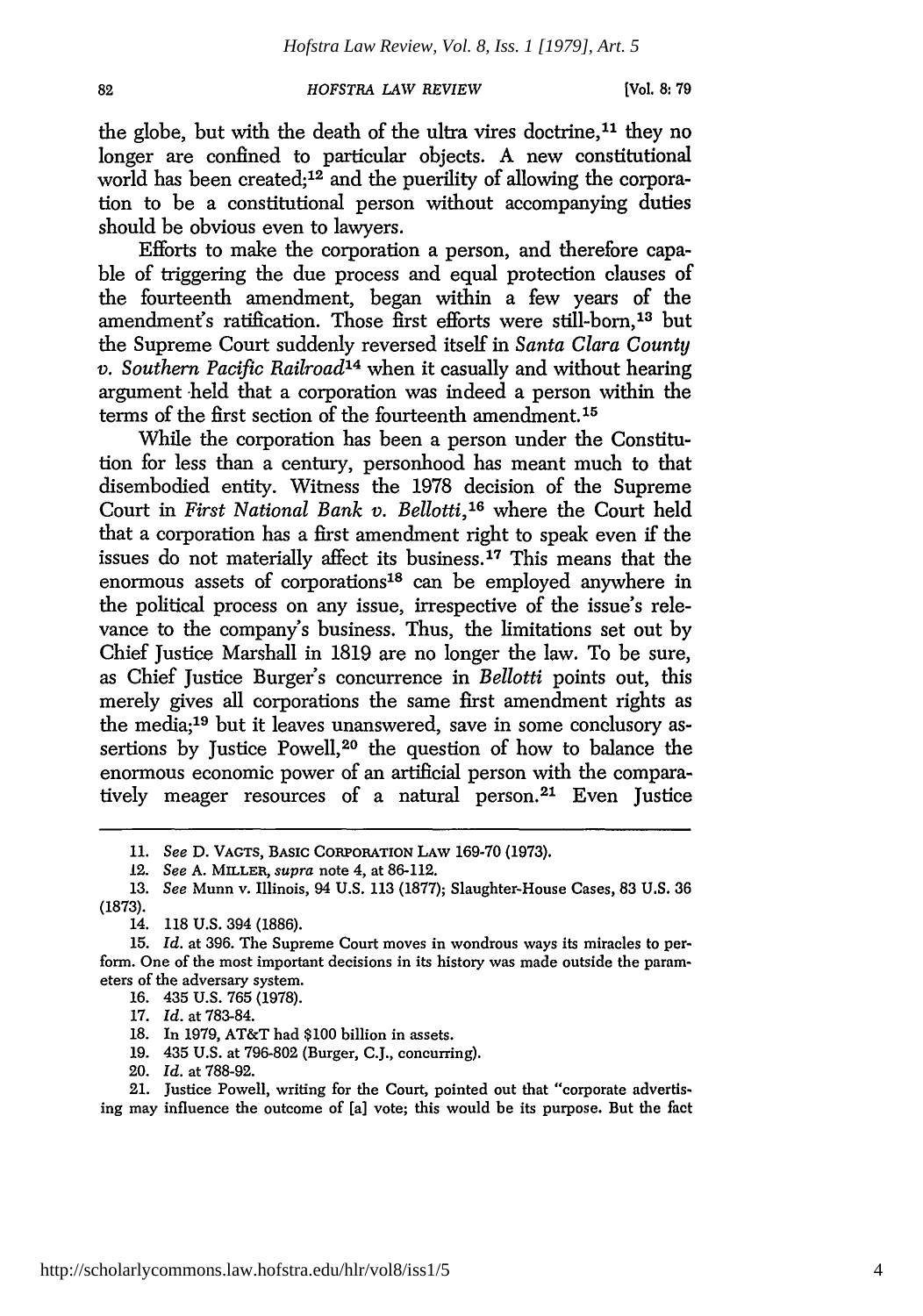#### 1979]

#### *TAMING THE CORPORATE BEAST*

Rehnquist, not known for his aversion to business, could not stomach the majority's conclusions.<sup>22</sup> In his dissent he echoed<sup>23</sup> Justices Black24 and Douglas,25 who on separate occasions maintained that the 1886 bit of judicial lawmaking should be reexamined and overruled.

Such aberrant views are not likely to be followed, however, and the corporation will probably remain a constitutional person.<sup>26</sup> Therefore, while depersonalizing the corporation may be desirable, the law must move in other directions if it is going to deal in a meaningful way with the problems posed by large corporations. If the corporation is a person, then it must shoulder burdens analogous to those borne by natural persons. The ultimate duty the State can impose upon a natural person is to make him defend and fight, and perhaps die, for the corporate entity called the nation. $27$ But there is more. Despite the seeming absolutes of the thirteenth amendment and the due process clauses, a natural person can not only be drafted into military service,<sup>28</sup> he or she can also be required to work on public roads without compensation<sup>29</sup> and forced to serve on juries.30 In addition, contracts of seamen, which fall under the scope of "services which have from time immemorial been treated as exceptional," may be enforced even though they require the surrender of a certain amount of personal liberty.<sup>31</sup> These duties reached their zenith-or rather their nadir--when Justice Black held in *Korematsu v. United States32* that citizenship involved duties as well as rights. 33 Therefore, native-born Ameri-

23. 435 U.S. at 822 (Rehnquist, J., dissenting). The Court is exploring business' right to free speech this term. *See* Central Hudson Gas & Elec. Corp. v. New York Pub. Serv. Comm'n, No. 79-565 (U.S., filed Oct. 5, 1979); Consolidated Edison Co. v. New York Pub. Serv. Comm'n, No. 79-134 (U.S., filed July **27,** 1979).

30. *See* 28 U.S.C. **§** 1861 (1976).

that advocacy may persuade the electorate is hardly a reason to suppress it **....** *Id.* at 790. Justice Powell believed that a corporation's ability to influence a vote is offset by the electorate's ability to judge a viewpoint by identifying its source and weighing its credibility. *Id.* at 791-92.

<sup>22.</sup> *Id.* at 828 (Rehnquist, J., dissenting).

<sup>24.</sup> Connecticut Gen'l Life Ins. Co. v. Johnson, 303 U.S. 77, 87 (1937) (Black, J., dissenting).

<sup>25.</sup> Wheeling Steel Corp. v. Glander, 337 U.S. 562, 576-81 (1949) (Douglas, J., dissenting).

<sup>26.</sup> But not a citizen, except in diversity cases.

<sup>27.</sup> *See generally* United States v. O'Brien, 391 U.S. 367 (1968).

<sup>28.</sup> *See* Selective Draft Law Cases, 245 U.S. 366, 390 (1918).

<sup>29.</sup> *See* Butler v. Perry, 240 U.S. 328, 332-33 (1916).

<sup>31.</sup> *See* Robertson v. Baldwin, 165 U.S. 275, 282 (1897).

<sup>32. 323</sup> U.S. 214 (1944).

<sup>33.</sup> *Id.* at 219.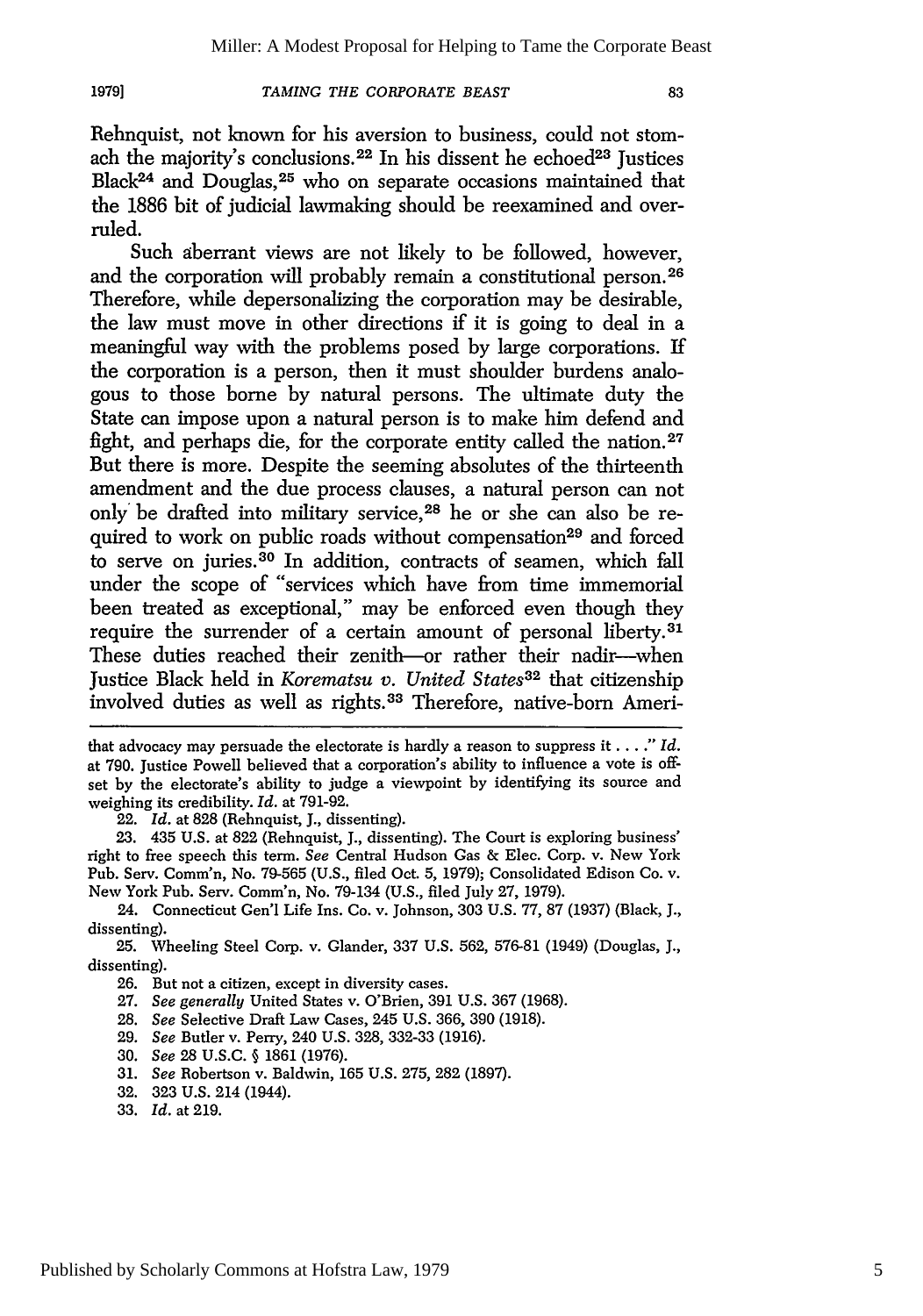can citizens of Japanese descent were not protected from government efforts to place them in concentration camps, even though their only "crime" was having Japanese ancestors.

Since the Constitution does not impose any such duties on corporations, the artificial person, as Orwell might have said, 34 is more equal than the natural person. Whatever limitations corporations suffer come from statutes and the regulatory process. Moreover, despite plaintive cries from the business community and its minions in academia, even these limitations are more ostensible than real. The enormous influence and control that corporations have over the political process is one of the truisms of the day, and it has debilitated the pluralism of our political order. 35 How can a nominally democratic political system tolerate an obviously despotic economic system? Corporations are incompatible with "democratic theory and vision":<sup>36</sup> They are not private phenomena, and it can no longer be argued that they do not have a decisive impact on the entire nation. Corporations, therefore, pose constitutional problems of the first magnitude.

#### *The Corporation as Community*

Far from being a "thing" or an "it," the corporation is more nearly a method or process. It is a type of private collectivism, a congery of disparate groups cooperatively banded together.<sup>37</sup> At times, the cooperation is antagonistic, at least outwardly so, as when union officers confront corporate managers at the bargaining table. But cooperation it is; and it is, accordingly, fruitful to discuss at least giant firms, if not all companies, as communities. They are, as Peter Drucker maintained in 1953, the local self-governments of modem society; "the logical successor to manor, village and town."38 Corporations are a new form of social order; loyalties and rewards, the very stuff of citizenship, derive as much from the enterprise as from the nation-state. Law and other disciplines have all but ignored these phenomena, but as corporations grow larger there can be little doubt that they will indeed take over more of the sovereign's role. A major transfer of power is occurring similar

<sup>34.</sup> *See* G. ORWELL, ANIMAL FARI 112 (1946).

<sup>35.</sup> See, e.g., H. **KARIEL,** THE **DECLINE** OF **AMERICAN** PLURALISM 30-31 (1961); T. LowI, THE **END** OF LIBERALISM 55 (1969).

<sup>36.</sup> C. LINDBLOM, POLITICS **AND** MARKETS 356 (1977).

<sup>37.</sup> *See* A. MILLER, *supra* note 4, at 154-61.

<sup>38.</sup> Drucker, *The Meaning of Mass Production,* 57 **COMMONVEAL** 547, 549 (1953).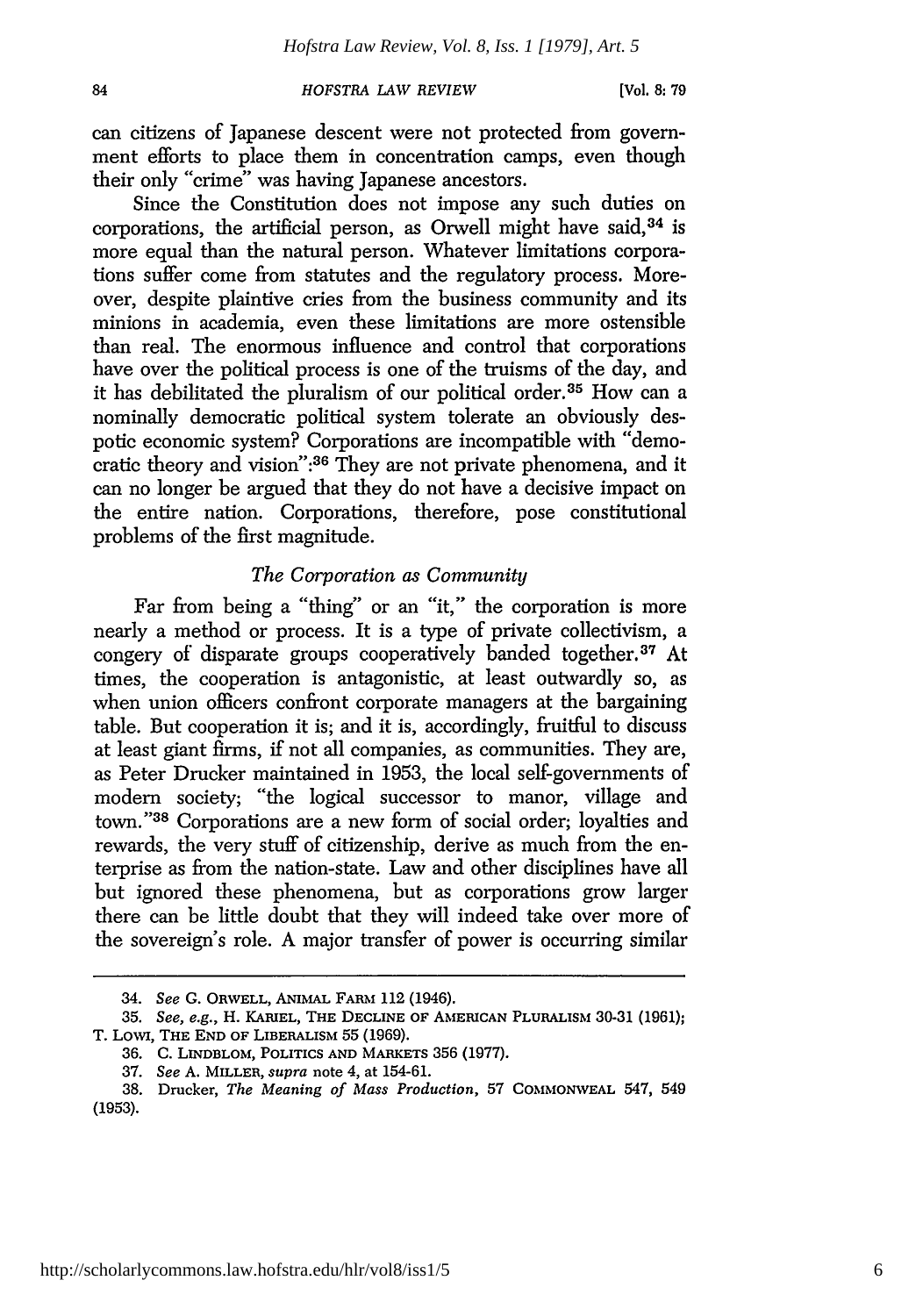to the rise of the nation-state itself out of the ruins of feudalism. A new feudalism has arisen consisting of the "supercorporations." The feudal barons are not the owners of the corporations, since ownership was separated from control long ago,  $39$  but the corporate managers. Government, including the Federal Government, does not really control the corporate manager; rather, governmental officers cooperate with them. The two groups--corporate manager and governmental officer-are in a symbiotic relationship, a condition of syzygy. The name for this is the "corporate State, American style."40

Only inferentially does American constitutional law recognize this development. Although it is true that a native form of corporatism was enacted in the National Industrial Recovery Act of 1933,41 it was soon invalidated by a Supreme Court that found no warrant for it in the Constitution.<sup>42</sup> Soon thereafter, however, first Congress<sup>43</sup> and then the Court, by sanctioning the legislative action, constitutionalized private collectivism and in effect incorporated it into the governing structure. The key case is *NLRB v. Jones* & *Laughlin Steel Corp. ,44* which rewrote the commerce clause to accommodate the National Labor Relations Act of **1935. <sup>4</sup> <sup>5</sup>**In political-economy terms, the meaning is clear: A system of political pluralism was read into the Constitution, and labor unions could operate as a countervailing force to the power of the corporations. The assumption was that the bargains between unions and corporations would inure to the public good, a type of Adam Smith's "invisible hand" theory writ large. As is now becoming evident, this assumption is valid only during periods of sustained economic growth-precisely what occurred in the post-1937 period and, equally precisely, what is *not* happening today.

What does, or what should, the Constitution say about corporations and other so-called private groups within the nation, such as labor unions? My proposal, labelled "modest" because it could

<sup>39.</sup> *See generally* A. **BERLE & G.** MEANS, **THE** MODERN CORPORATION **AND** PRIVATE PROPERTY (1932).

<sup>40.</sup> *See* A. MILLER, *supra* note 4, *passim.*

<sup>41.</sup> National Industrial Recovery Act of 1933, Pub. L. No. 73-67, 48 Stat. 195.

<sup>42.</sup> Not because it established a corporate state, but on delegation of powers grounds. *See* Schechter Poultry Corp. v. United States, 295 U.S. 495, 539 (1935); Panama Refining Co. v. Ryan, 293 U.S. 388, 414-15 (1935).

<sup>43.</sup> National Labor Relations Act of 1935, Pub. L. No. 74-198, 49 Stat. 449 (codified at 29 U.S.C. **§§** 151-169 (1976)).

<sup>44. 301</sup> U.S. 1 (1937).

<sup>45.</sup> Pub. L. No. 74-198, 49 Stat. 449 (codified at 29 U.S.C. §§ 151-169 (1976)).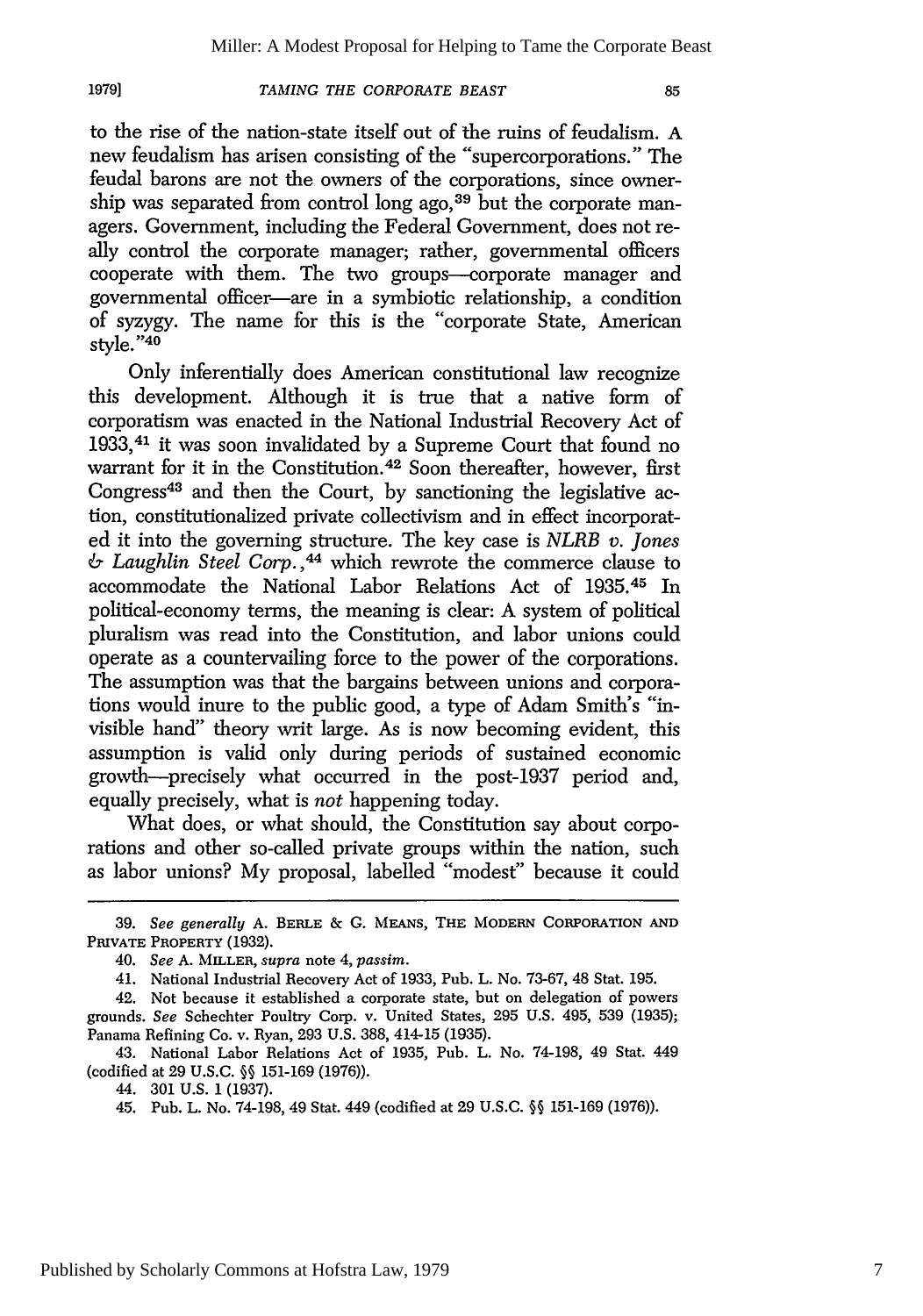go much further, is to make the corporation amenable to the constitutional commands of legally concretized decency that are the essence of the due process and equal protection clauses.

## **INTERNAL** GOVERNANCE

Turning first to the problem of the internal governance of the corporate community, the question is how the enormous power of corporate concentrates can be made more tolerable and decent insofar as it touches small satellite corporations and natural persons affected by its behavior.

The threshold problem, in orthodox constitutional terms, is how to bring the corporation within the ambit of state action under the fourteenth amendment. Since the *Civil Rights Cases46* it has been popular wisdom that the terms of that amendment run against governments only. But what is a government? The Supreme Court has included within the concept of state action those private organizations that have a "symbiotic relationship" with government as well as those that have assumed governmental functions. In the *White Primary Cases,47* the Court held that the Democratic Party is sufficiently like a government to have the Constitution brought to bear against **it.48** In *Burton v. Wilmington Parking Authority*,<sup>49</sup> the Court established the "symbiotic relationship" test in holding that a private restaurant's refusal to serve a black man was state action since the restaurant was located in a state facility.<sup>50</sup> While some of the "sit-in" cases<sup>51</sup> came close to eliminating the state action requirement entirely, all of those cases should be read in light of the special civil rights circumstances in which they arose.

*Holodnak v. AVCO Corp.52* is an extreme example of the growing interrelationship between "private" industry and government. Holodnak was fired from his job because he published an article critical of labor-management relations at AVCO. 53 The case first went to arbitration, where the arbitrator found just cause for the discharge. 54 Holodnak then brought suit in federal court,

86

- 51. E.g., Bell v. Maryland, 378 U.S. 226 (1964).
- 52. 514 F.2d 285 (2d Cir. 1975).
- 53. 381 F. Supp. 191, 195 (D. Conn. 1974), *aff'd,* 514 F.2d 285 (2d Cir. 1975).
- 54. *Id.* at 197.

<sup>46. 109</sup> U.S. 3 (1883).

<sup>47.</sup> Smith v. Allwright, 321 U.S. 649 (1944).

<sup>48.</sup> *Id.* at 664-65.

<sup>49. 365</sup> U.S. 715 (1961).

<sup>50.</sup> *Id.* at 724.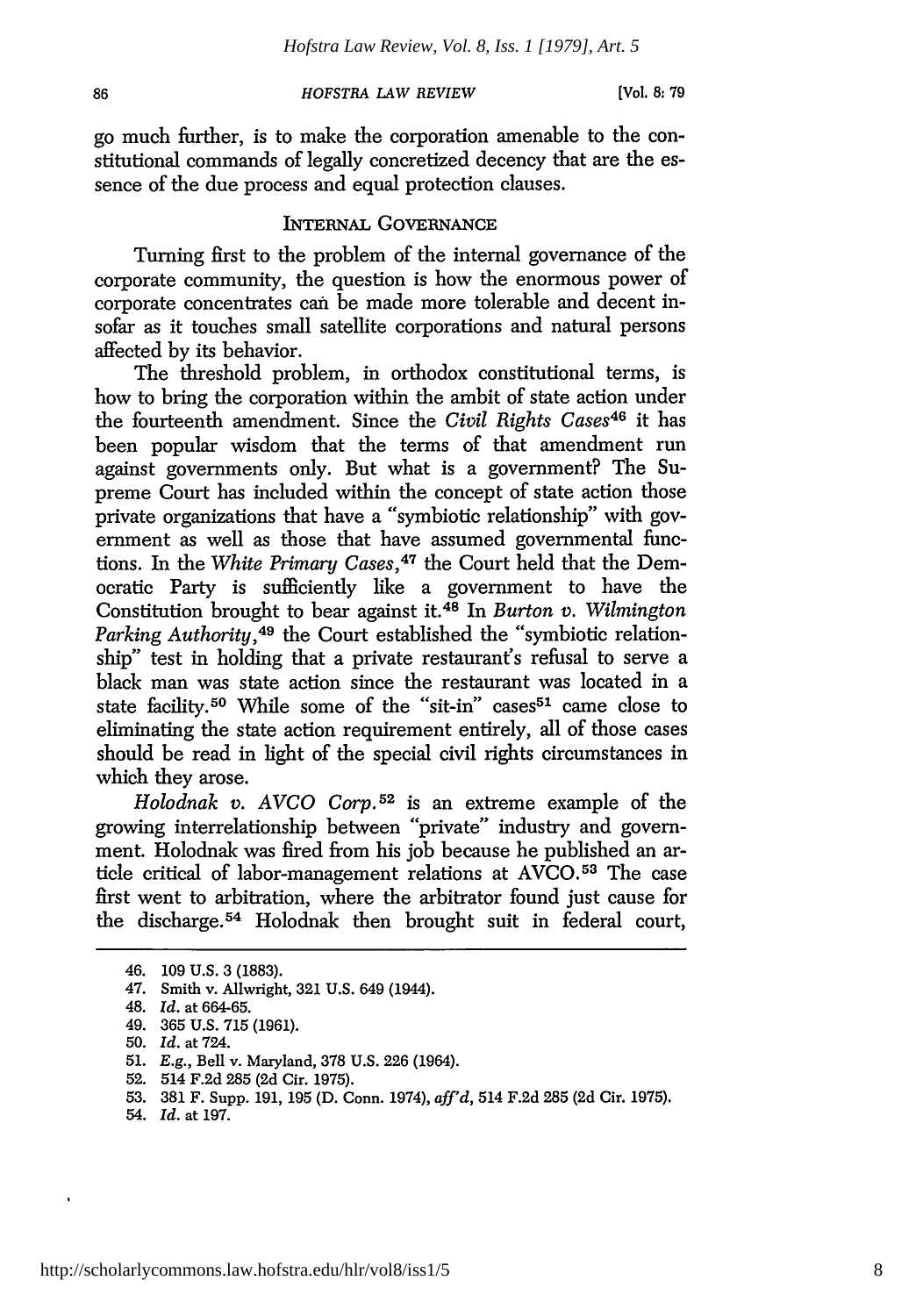alleging that the discharge violated his first and fourteenth amendment rights of free speech and due process. He won in both the district court<sup>55</sup> and the court of appeals.<sup>56</sup> The Second Circuit based its finding of state action on the existence of a symbiotic relationship between AVCO and the federal government. The federal government owned the company's land, buildings, and machinery; and AVCO was not required to pay any rent. Moreover, **"by** far the large proportion of the work done at the plant at the time of Holodnak's discharge was performed under contract to the Department of Defense."<sup>57</sup> The federal government, therefore, had gone beyond "mere regulation of private conduct" and had become "in effect a partner or joint venturer in the enterprise."<sup>58</sup>

Increasingly, groups have found it useful to merge their power with the state's in an interlocking series of relationships that allow groups not only to retain their economic sovereignty, but also to call upon the political sovereign for aid and assistance when needed.59 The corporation and the state work in harmony in more instances than they conflict. Each needs and uses the other.<sup>60</sup> Thus a growing symbiotic relationship is emerging between private organizations and government, and it takes only a small jump for a court to move from *Burton* and *Holodnak* to the supercorporations and other pluralistic social groups of our corporate society. As Chief Justice Vinson remarked in *American Communication Association v. Douds,61* "[P]ower is never without responsibility. And when authority derives in part from Government's thumb on the scales, the exercise of that power by private persons becomes *closely akin, in some respects, to its exercise by Government itself.* **"<sup>6</sup> <sup>2</sup>**

62. Id. at 401 (emphasis added). Although the Court has recently restricted the public-function test, *see, e.g.,* Hudgens v. NLRB, 424 U.S. 507 (1976); Jackson v. Metropolitan Edison Co., 419 U.S. 345, 352-54 (1974); Lloyd Corp. v. Tanner, 407 U.S. 551 (1972), there are no solid reasons for not making the supercorporations accountable to the Constitution.

**<sup>55.</sup>** *Id.* at **207.**

<sup>56. 514</sup> F.2d at 293.

<sup>57.</sup> *Id.* at 289.

<sup>58.</sup> *Id.* at 288 (distinguishing Jackson v. Metropolitan Edison Co., 419 U.S. 345 (1974)).

**<sup>59.</sup> A. MILLER,** *supra* note 4, at 160. Witness the Chrysler Corporation's recent success in securing federal financial assistance. Chrysler Corporation Loan Guarantee Act of 1979, Pub. L. No. 96-185, 93 Stat. 1324 (to be codified in 15 U.S.C. §§ 1861-1901).

<sup>60.</sup> A. MILLER, *supra* note 4, at 161.

<sup>61. 339</sup> U.S. 382 (1950).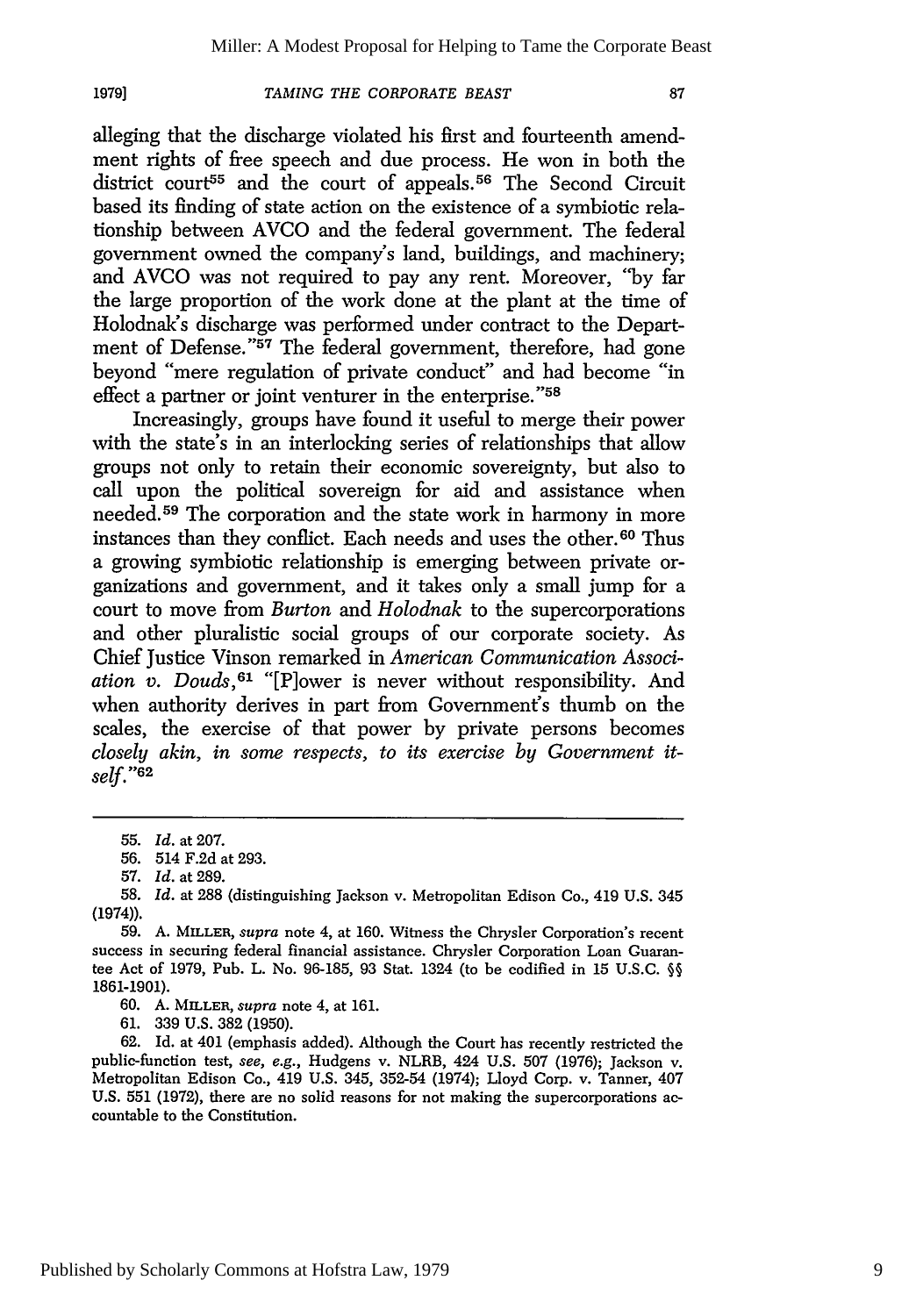The problem is one of accountability, of having to answer in another place and to give reasons for one's actions. 63 People who work for corporations and those who deal with them as either suppliers or dealers-in sum, all members of the "corporate community"<sup>64</sup>—should be able to trigger the Constitution and make the internal political order of the corporation as accountable as the political order of public government. Once the actual governing power of corporations is acknowledged, the jump can be made without difficulty.

When that development is made, or, more accurately if made, it will subject corporations to a type of private regulation. This has definite benefits. First, it can be accomplished by using present-day judicial machinery. No new bureaucracy would have to be established, as would be necessary should federal chartering become a reality. Second, because judges have life tenure they are far less likely than administrative agencies to become captives of the regulated, even though these judges are almost invariably drawn from the establishment. Third, the true nature of our constitutional order-that of a corporate State-could have its basic theory worked out in a series of decisions. Since the Supreme Court acts as an authoritative faculty of political theory, particularly in its constitutional decisions, it is—barring an unlikely constitutional convention-the only official body that can through time develop the politico-legal theory of corporatism. 65 And finally, as Professor Leicester Webb has pointed out,

[s]ince there is as yet no comprehensive and accepted theory of group-State relationships to guide legislators and since the association, individual and State are in constantly changing equilibrium, it may be that the harmonizing of these three elements, which Acton regards as "the true aim of politics," is best carried out through the flexible processes of a widely-competent judiciary; and it is partly for this reason that the pluralistic character of the State appears more securely established in America than in any other country.66

In sum, a major segment of corporate governance involves the application of constitutional norms to business. In suggesting this I recognize that political government itself is far from pristine insofar

<sup>63.</sup> *See generally* M. MINTZ & **J. COHEN,** AiERICA, INC. (1971).

<sup>64.</sup> *See* A. MILLER, supra note 4, at 27-29. *See also* Gossett, *supra* note 10.

<sup>65.</sup> My book now in progress, tentatively entitled "Oracle in the Marble Palace: Politics and the Supreme Court," develops this idea in detail.

<sup>66.</sup> L. **WEBB, LEGAL PERSONALITY AND POLITICAL PLURALISM** 194 **(1958).**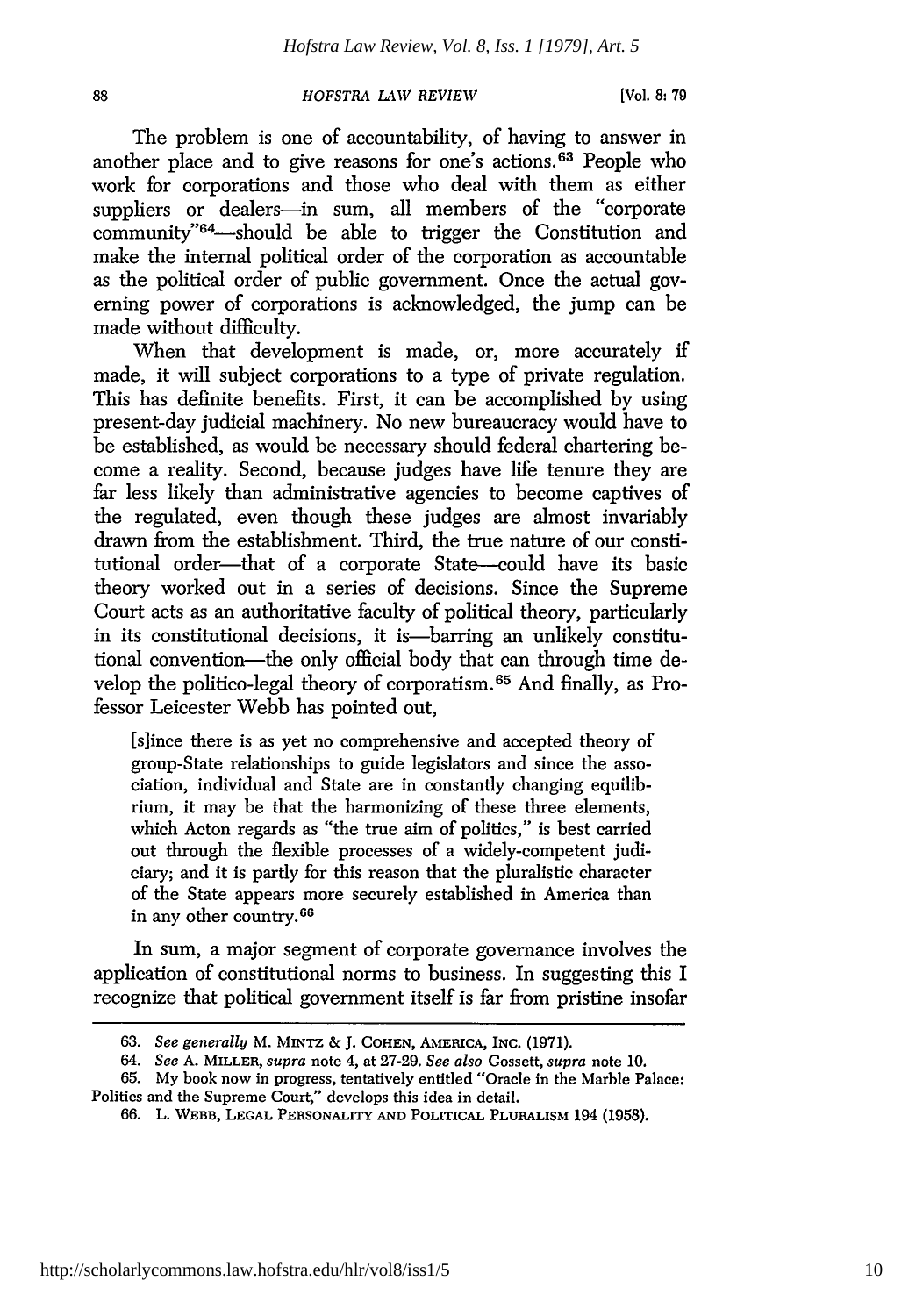as arbitrariness is concerned. The recent civil rights explosion in constitutional litigation is impressive testimony that the Augean Stables of governmental indecency are far from clean. That long overdue movement should be neither slowed nor halted. My proposal is that it should be expanded to private government, the other and equally important segment of the social order.

### EXTERNAL MATTERS

The powerlessness of the individual in the age of public and private bureaucracy requires no documentation. It is a theme that runs through both scholarly literature<sup>67</sup> and contemporary fiction.<sup>68</sup> Leicester Webb's suggestion that a widely competent judiciary could harmonize the relationships between individual, group, and State<sup>69</sup> has thus far only managed to harmonize the relationship of group to State. The individual remains submerged in a congery of groups. It was suggested above that one way to alleviate this rapidly worsening situation would be to make the corporation subject to constitutional norms. That is not a panacea, however; it is merely one step among many that could be taken.

When one moves to questions about a corporation's relations with those outside the corporate community, the corporate governance problems are vastly greater. In the final analysis, the corporation's external affairs are a problem in political, and therefore constitutional, theory: How can the pluralistic social groups once extolled as a highly desirable counter to the rise of the State be controlled so that they take the public or national interest into consideration when making important decisions? The hope of pluralism has been well expressed by Professor Frank Tannenbaum:

The true well-being of a society **...** lies in diversity rather than in identity of interests. The greater the variety of groups, the richer is the community and the more certain of continuous harmony. The harmony best suited to a society is one which comes from many-sided inner tensions, strains, conflicts, and disagreements. Where disagreement is universal, men can agree only on particulars, and where men can really quarrel only about particulars they have too many things in common to tear the community apart. Divergence of interests within the community **...** is the condition of healthy controversy and social peace.70

<sup>67.</sup> *E.g.,* Gramm, *Industrial Capitalism and the Breakdown of the Liberal Rule of Law,* 7 J. **ECON.** ISSUES 577 (1973).

<sup>68.</sup> E.g., J. **HELLER,** CATCH-22 (1955); F. KAFKA, **DER** PROZESS (1937).

<sup>69.</sup> *See* text accompanying note 66 *supra.*

**<sup>70.</sup>** F. **TANNENBAUM, THE BALANCE OF POWER IN SOCIETY 25** (1969).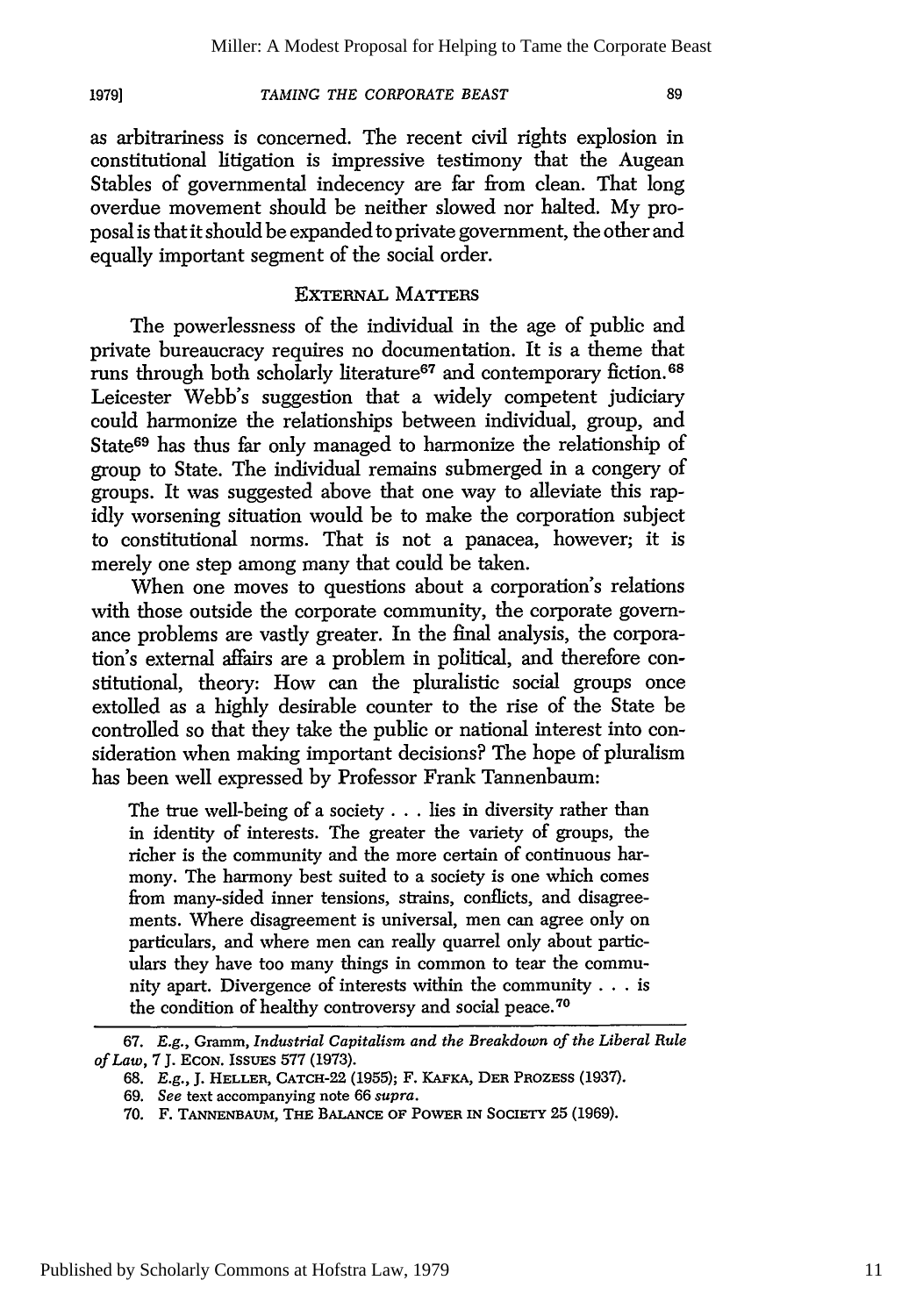90

Well and good, except that the hope has not been realized in practice. Groups abound and there are conflicts, but what emerges out of those tussles in the political arena tend to be either the dominance of one group<sup>71</sup> or watered-down compromises that represent the common denominator among affected interest groups. Public policy-statutes, administrative rules, and some court decisions -generally tends to reflect those compromises. In net: "Groups become virtuous; they must be accommodated, not regulated."72 The essential problem is not the consensus of compromise, but the failure of those who control pluralistic social groups, including corporations, to take into account the overarching public or national interest. Pluralism fails precisely because the oligarchs of the groups do not do this. 73

Is there a way out? Surely it is not by the nation-state ceding authority and power to the corporation, as Tannenbaum, 74 Berle, <sup>75</sup> and others have suggested. Those who control corporations work for the good of the enterprise and have little interest in or regard for the general good. The same may be said for other ostensibly "private" groups, as Professor Grant McConnell has shown.<sup>76</sup> Not even the President can do much more than bargain with interest groups and their surrogates in Congress and the bureaucracy, even though as the sole officer elected by all of the people he theoretically has the power to transcend the lowest common denominator. Those bargains work tolerably well during periods of sustained economic growth or all-out national emergency. Those social conditions, however, do not now exist. The bargains the President strikes only fortuitously coincide with an overarching public interest.<sup>77</sup> It is only by equating the public interest with a procedural concept, and saying that whatever government does is by definition in the public interest, can it be maintained that pluralism works.<sup>78</sup>

Obviously, something more is needed if what Sir Henry

76. G. **MCCONNELL,** PRIVATE POWER **AND** AMERICAN DEMOCRACY (1966).

<sup>71.</sup> One example is the "seven sisters" that dominate the oil industry. *See A.* **SAMPSON,** THE **SEVEN** SISTERS **(1975).**

**<sup>72.</sup>** T. **Lowi,** *supra* note 35, at 48.

<sup>73.</sup> All groups are eventually run by oligarchs, falling prey to Robert Michels' "iron law of oligarchy." *See* R. **MICHELS,** POLITICAL **PARTIES** 342 (1st ed. 1911).

<sup>74.</sup> F. **TANNENBAUM,** *supra* note 70, at 63.

**<sup>75.</sup> A.** BERLE, **THE 20TH CENTURY CAPITALIST REVOLUTION** 175 (1954).

<sup>77.</sup> *See gederally* T. CRONIN, THE **STATE** OF **THE** PRESIDENCY (1975). *But see* R. **PIOUS, THE AMERICAN PRESIDENCY (1979).**

**<sup>78.</sup>** *See* **A.** MILLER, SOCIAL **CHANGE AND FUNDAMENTAL** LAW **90-95,** 92 & n.161 (1979).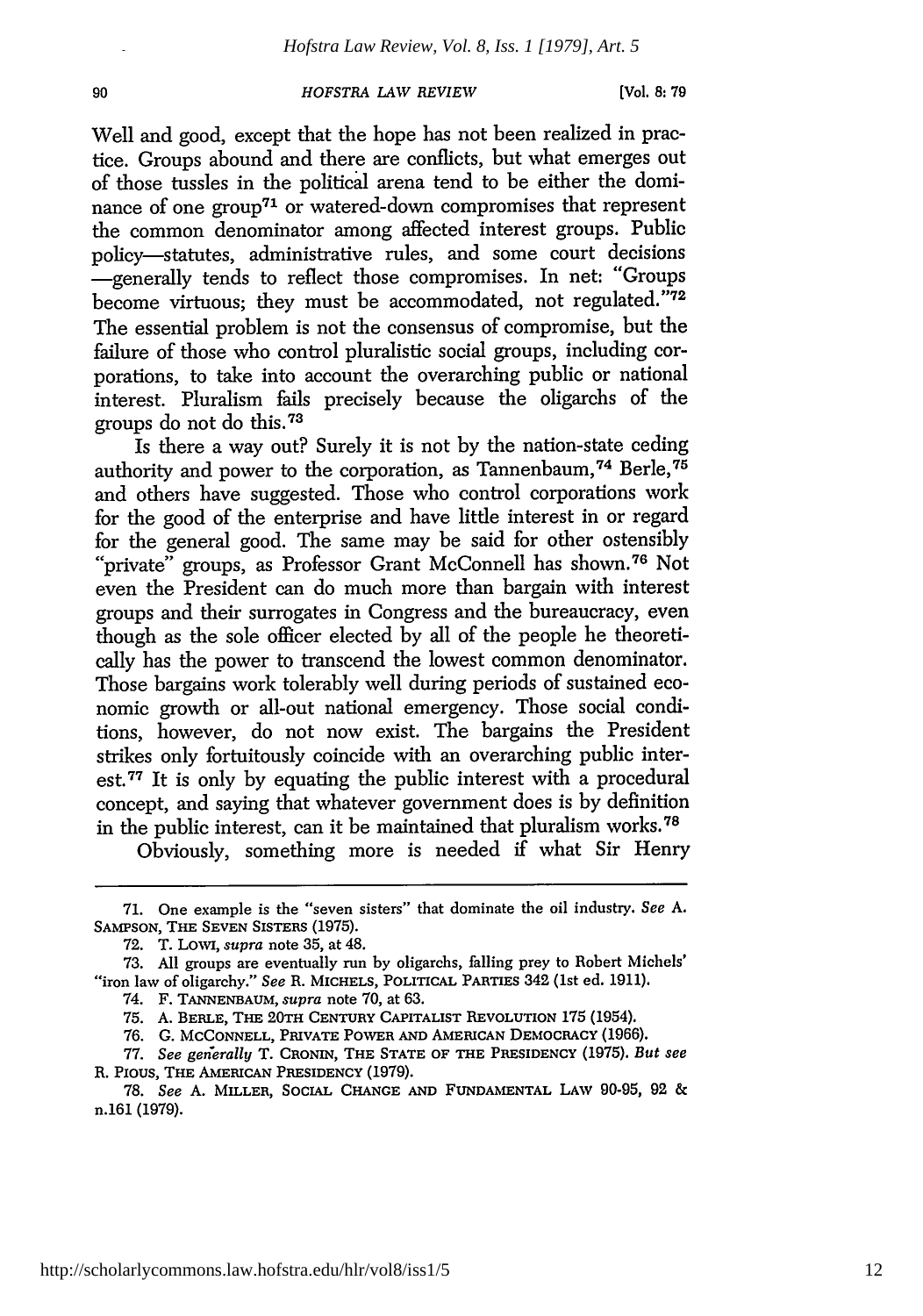**1979]**

#### *TAMING THE CORPORATE BEAST*

Maine called "the necessary and natural duties" of government are to be accomplished in any reasonably adequate manner. 79 How can those hard decisions that cut against the interests of important interest groups be made? How can divergent parochial interests be translated into the national interest? Would further constitutionalization of the corporation aid in that preeminent goal?

In answering these questions some recent proposals by Professor Christopher Stone merit serious attention.<sup>80</sup> Writing in 1976, he summarily-and rightly in my judgment--dismissed the notion of federal incorporation as little more than substituting a bureaucrat in Washington for one in Wilmington.81 Stone's sweeping proposals are aimed at locating "the critical points of organizational breakdown" and reaching "into the company's inner world to demand the necessary changes directly."82 Included are:83 Establishment of minimum qualifications for holding corporate office, creation of new corporate offices, definition of role functions, creation of "limited public directors," imposition of "socially desirable configurations" of information flow within the organization, and requirements that companies "make and publish 'findings' prior to action that may have a significant impact on the environment, worker safety, or public health." Stone maintains that these can be done by innovative judges within the existing corpus of corporation  $law.84$ 

Of particular importance is his final suggestion about the need for "findings." For me, this is a call for corporate managers to publish social impact statements before important decisions are made. Environmental impact statements are already mandated by federal law.<sup>85</sup> Stone is saying that the EIS should become the SIS. Indeed it should. And indeed it could be, given the necessary push by lawyers and a concomitant wisdom by judges.

One way to do that would be to constitutionalize the corporation. It is possible to find an emerging notion of constitutional duty in recent constitutional law decisions.<sup>86</sup> If this nascent develop-

<sup>79.</sup> H. **MAINE,** PoPuLAR GOVERNMENT 60-61 (1885).

<sup>80.</sup> Stone, *Stalking the Wild Corporation,* **WORKING** PAPERS FOR **A NEW SOCI-**ETY, Spring 1976, at 17.

<sup>81.</sup> *Id.* at 20.

<sup>82.</sup> *Id.* at 87.

<sup>83.</sup> *Id.* at 87-89.

<sup>84.</sup> *Id.* at 92.

<sup>85.</sup> National Environmental Policy Act of 1969, **§** 102, 42 U.S.C. § 4332 (1976).

<sup>86.</sup> *See* A. **MILLER,** *supra* note 78, at 95-178. The latest manifestation of this development came on July 2, 1979, when the Supreme Court upheld mandatory